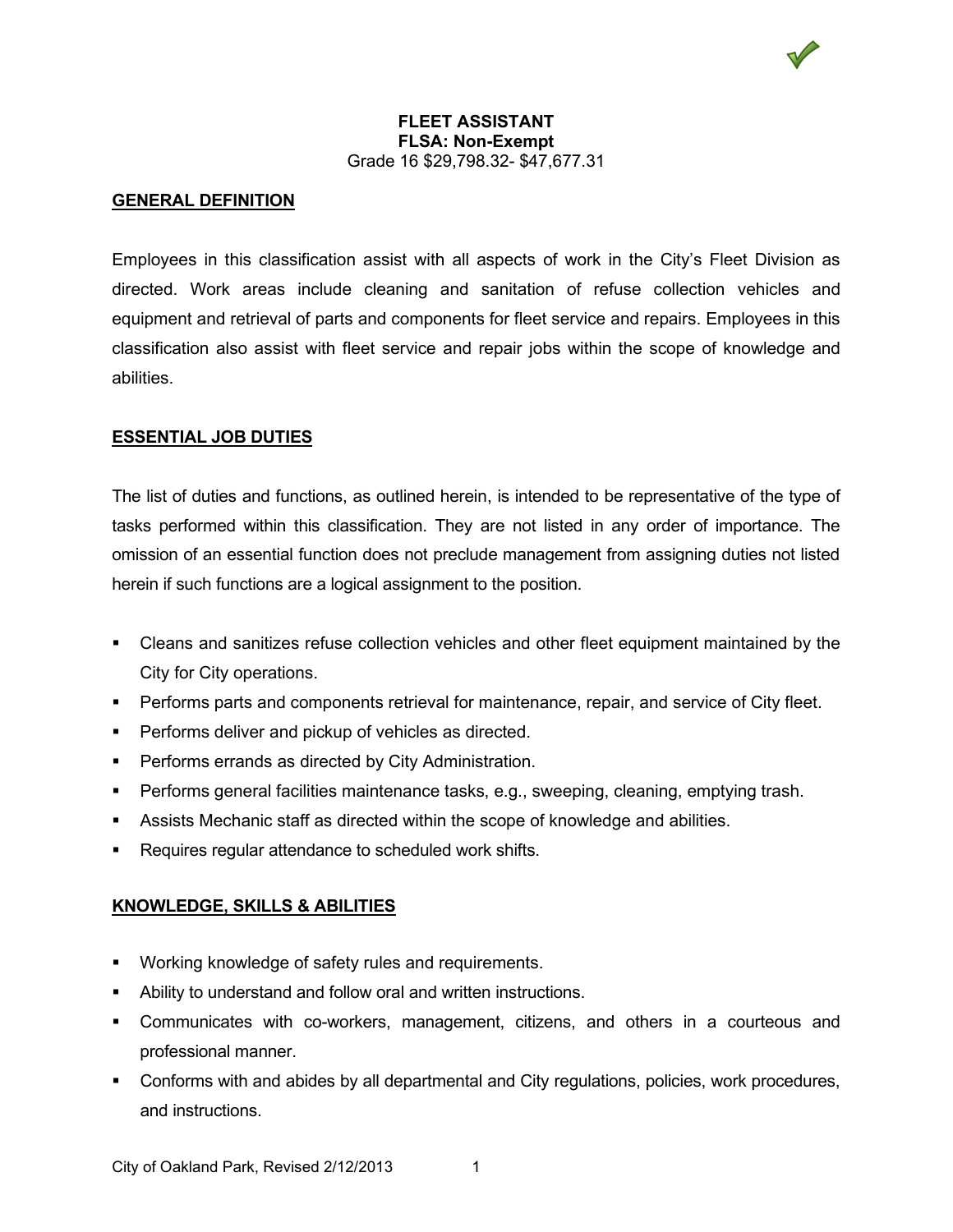## **FLEET ASSISTANT FLSA: Non-Exempt** Grade 16 \$29,798.32- \$47,677.31

## **MINIMUM ACCEPTABLE EDUCATION, TRAINING & EXPERIENCE**

High school diploma or GED equivalent with demonstrated safe driving record. Must hold a State of Florida Driver's License.

### **PHYSICAL REQUIREMENTS**

The City of Oakland Park is an Equal Opportunity Employer. In compliance with the Americans with Disabilities Act (42 U.S. C. 12101 et. seq.), the City of Oakland Park will provide reasonable accommodations to qualified individuals with disabilities and encourages both prospective and current employees to discuss potential accommodations with the employer. The physical demands described here are representative of those that must be met by an employee to successfully perform the essential functions of this job.

- The employee is frequently required to climb, balance, stoop, kneel, crouch, or crawl.
- Must be able to operate objects, tools or controls and reach with arms and hands.
- Must be able to remain outdoors for extended periods in high heat and humidity conditions.
- Traverse rough terrain, walk up or down stairwells, ladders, slopes or steps.
- The employee must frequently lift and/or move up to 35 pounds.
- Vision ability includes close and peripheral vision, color distinction and depth perception.
- Ability to hear.

A review of this position has excluded the marginal functions of the position that are incidental to the performance of fundamental job duties. All duties and responsibilities are essential job functions and requirements are subject to possible modifications to reasonably accommodate individuals with disabilities. To perform this job successfully, the incumbent(s) will possess the abilities and aptitudes to perform each duty proficiently. Some requirements may exclude